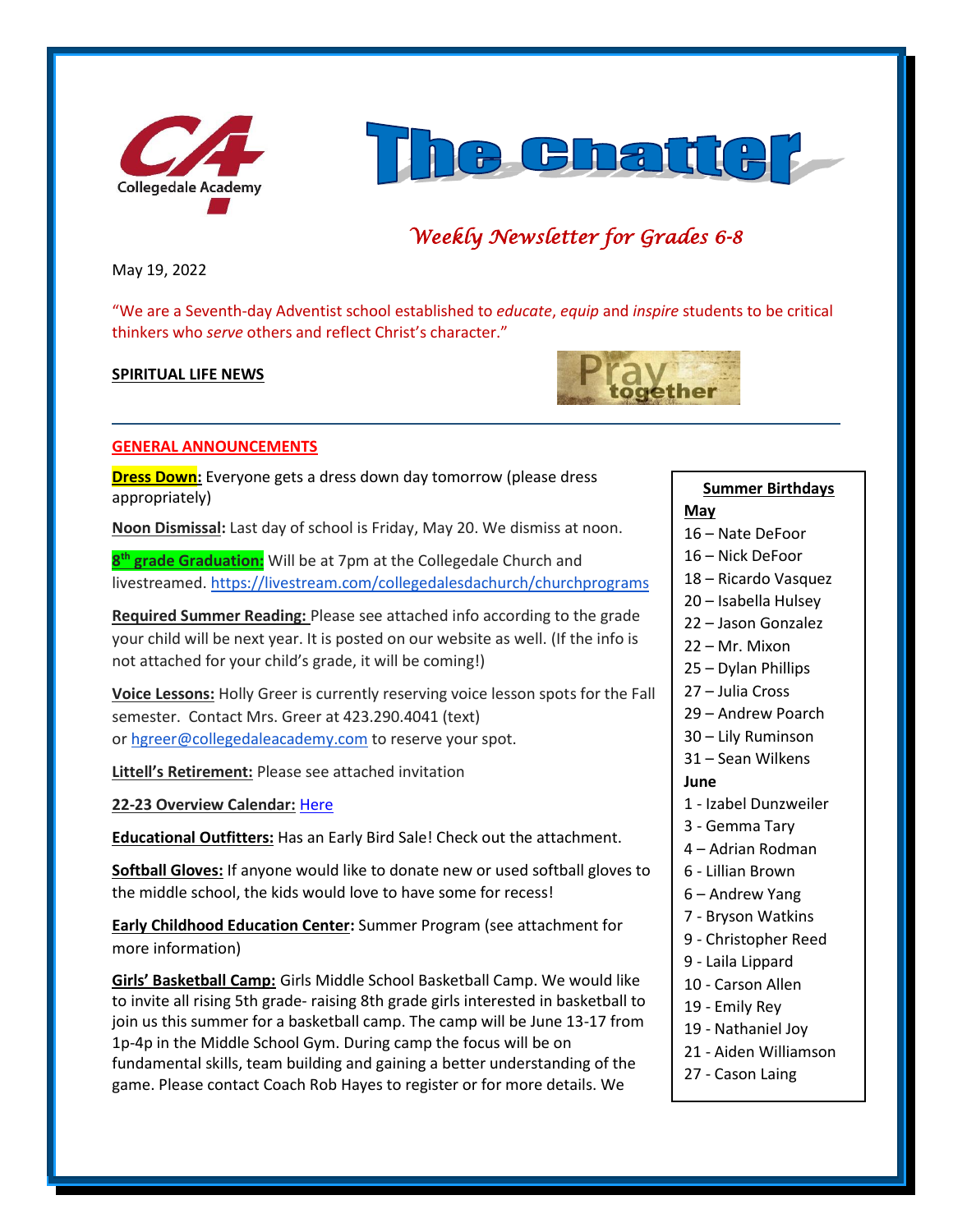hope to see you on the court! Rob Hayes: 423-284-7742 [rlhayes41@gmail.com](mailto:rlhayes41@gmail.com)

**Soccer Camp:** We are excited to offer the summer soccer camp again this year! The camp will be June 20-24 and is for boys and girls who will be in 6th-12 grade next year. Early registration is the month of April (\$175). Then May 1-June 10 the regular registration price is \$200 for the week. We are offering a sibling discount which is \$25 per child. Please see the attached poster for more information. There are limited spots so if you'd like to register, please [complete this form](https://forms.gle/cvV8zJutoMjgpXwMA) as soon as possible to secure a spot. We will let you know if you are on the waiting list.

#### **SUMMER SCHOOL @ CA 2022**

Algebra I will be taught this summer by Mr. Sinigaglio. May 25-July 1, 8 am to 12:10pm each weekday excluding Memorial Day. Cost is \$615.00. A nonrefundable deposit of \$200 is due by May 11, 2022. Each student interested in taking this class must have a teacher recommendation sent to Mr. Sinigaglio. Recommendations should come from the current eighth grade math teacher and can be emailed or phoned in - [bsinigaglio@collegedaleacademy.com](mailto:bsinigaglio@collegedaleacademy.com) or 303.915.1515. Please note this is an accelerated class primarily intended for rising freshmen.

**Uniform Shop Announcement**: This year is the last year to wear any uniform

top and bottoms with the AWS or CAMS logo. Starting next school year, 2022-2023, the only logo allowed will be the CA logo. We have an amazing opportunity to be partnering with Nica Ministries to donate ALL our old uniforms for a school in Nicaragua. We can start taking your outgrown AWS and CAMS uniforms at the Elementary Uniform Shop. Please DO NOT bring them to donation centers in the community. Drop off will be the week of May 23-26 at the Elementary School's enclosed entryway. The doors will be open from 7 AM- 5 PM. There will be bins you can put your clothing inside of. Please spread the word to all friends or family that may have any AWS or CAMS uniforms in their homes. Please see the attached flyer for more details on what needs the Nica Ministries have. Thank you, Home and **School** 

#### **WELLkids at Southern**

Keep your kids moving and exploring the great outdoors this summer with "WELLkids in the Wild," a summer day camp program for kids at Southern Adventist University. Each week-long session offers outdoor adventures facilitated by Southern's Adventure Programming staff. Activities include rock climbing, hiking, canoeing, ropes course, caving, rafting, and more. Available June 20 - 24, July 5 - 8, July 11 – 15 for ages 10-16. Spots are limited, so don't wait! More information and registration is available at [www.southern.edu/wellkids.](http://www.southern.edu/wellkids)

**Chattanooga School of Language:** This summer, CSL is offering several Spanish, French, Chinese and ASL classes for kids and families. [Click here](https://www.chattanoogalanguage.com/kids-classes) to view their class information.

# **ATHLETICS**

**Sports** – Coach Jeff Morris – [jmorris@collegedaleacademy.com](mailto:jmorris@collegedaleacademy.com)

#### **MUSIC**

- **Summer Birthdays July** 1 - Gabriel Ponnachen 2 - Naima Parkhurst 7 – Aspen Chambers 7 – Amelie Mota 7 – Brody Tatum 9 – Andrew Lindquist 11 – Nathaniel Bisson 16 – Noah Schreader 17 – Caleb Trott 24 – Adriel Lewis 24 – Dylan Coleman 24 – Lucia Wessels 30 – Savannah McClellan
- 30 David Stonebrook
- 31 Seth Eckenroth